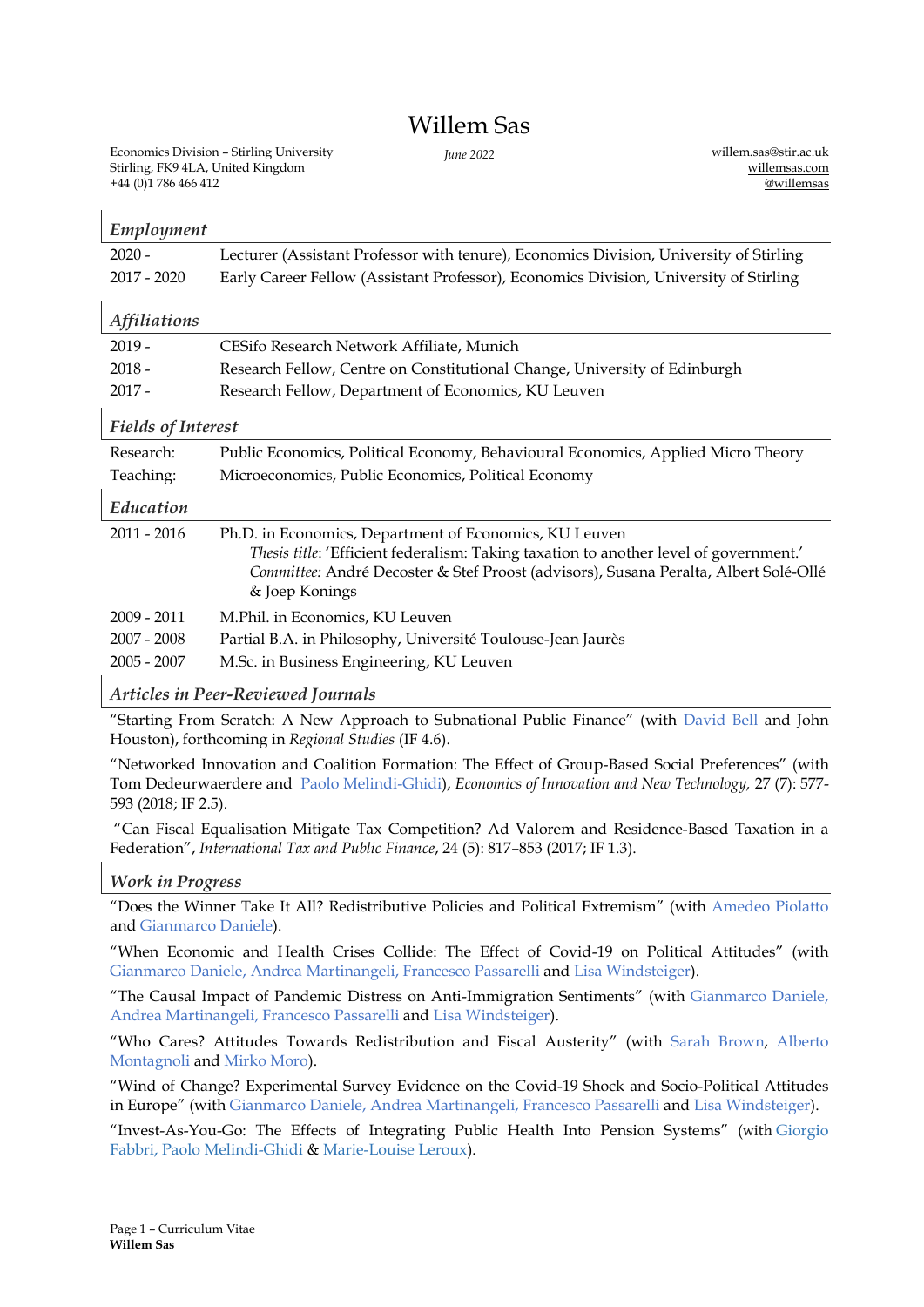"Institutions in the Fast Lane: Strike Petitions and the Electoral Cycle in Mexico" (with [Hector Gutiérrez-](https://rufrancos.org/)[Rufrancos\)](https://rufrancos.org/).

"No Taxation Without Decentralisation? Tax Autonomy and Vertical Yardstick Competition" (with [Susana Peralta\)](http://www.novasbe.unl.pt/faculty-research/research-unit/research-unit-members/item/peralta-susana).

"Devolving the Productivity Puzzle: Tax Autonomy and Political Incentives".

"Do Politicians Discriminate Against Scientists? Theory and Experimental Evidence on Information Sharing" (with [Ekkehard Köhler\)](https://www.eucken.de/mitarbeiter/ekkehard-koehler/).

"The Role of Fiscal Interest in Local Policy: Evidence from a Tax Base Reform" (with [Sander Ramboer\)](https://sanderramboer.com/).

| <b>Research Visits</b>              |                                                                                                                                                                                                     |  |  |  |
|-------------------------------------|-----------------------------------------------------------------------------------------------------------------------------------------------------------------------------------------------------|--|--|--|
| 2022                                | Department of Economics; UAB Barcelona.                                                                                                                                                             |  |  |  |
| 2022                                | Department of Economics; Bocconi University (March, May).                                                                                                                                           |  |  |  |
| 2022                                | Center for Economic Studies; LMU Munich (May).                                                                                                                                                      |  |  |  |
| 2021                                | Department of Economics; Bocconi University (Sep);                                                                                                                                                  |  |  |  |
| 2020                                | Max Planck Institute for Tax Law and Public Finance; Munich (Feb).                                                                                                                                  |  |  |  |
| 2019                                | Nova School of Business and Economics; Universidade Nova de Lisboa (June/Oct).                                                                                                                      |  |  |  |
| 2019                                | Center for Economic Studies; LMU Munich (April).                                                                                                                                                    |  |  |  |
| 2019                                | Department of Economics; Bocconi University (Feb/Mar/May/Sep/Dec).                                                                                                                                  |  |  |  |
| 2018                                | Department of Economics; UAB Barcelona (July-August).                                                                                                                                               |  |  |  |
| 2018                                | Department of Economics; University of California, Irvine (April-June).                                                                                                                             |  |  |  |
| 2016/2017                           | Institut d'Economia de Barcelona; University of Barcelona (July).                                                                                                                                   |  |  |  |
| 2016                                | ZEW; University of Mannheim (April).                                                                                                                                                                |  |  |  |
| 2015                                | Nova School of Business and Economics; Universidade Nova de Lisboa (Sep).                                                                                                                           |  |  |  |
| 2015                                | Institut d'Economia de Barcelona; University of Barcelona (Mar-June).                                                                                                                               |  |  |  |
| Conferences & Seminars              |                                                                                                                                                                                                     |  |  |  |
| 2022                                | Collegio Carlo Alberto (Turin, invited), Umea University (Umea, invited)                                                                                                                            |  |  |  |
| 2021                                | IIPF (online).                                                                                                                                                                                      |  |  |  |
| 2020                                | Max Planck Institute for Tax Law and Public Finance (Munich, invited); KU Leuven<br>(Leuven, invited); ICEI & Ituna (Madrid, invited).                                                              |  |  |  |
| 2019                                | LMU (Munich, invited); Walter Eucken Institute (Freiburg, invited); LAGV (Aix-en-<br>Provence); APET (Strasbourg); IIPF (Glasgow); EP@B Workshop ULB (Brussels).                                    |  |  |  |
| 2018                                | UQAM (Montreal, invited); Bruneck Workshop on Political Economy (Bruneck); IIPF<br>(Tampere); ERSA (Cork); University of California, Irvine (invited).                                              |  |  |  |
| 2017                                | AEA (Chicago); IIPF (Tokyo).                                                                                                                                                                        |  |  |  |
| 2016                                | SAEe (Bilbao); IIPF (Lake Tahoe); LAGV (Aix-en-Provence); ZEW (Mannheim); Max<br>Planck Institute for Tax Law and Public Finance (Munich, invited); Walter Eucken<br>Institute (Freiburg, invited). |  |  |  |
| 2015                                | IIPF (Dublin); ERSA (Lisbon); IWH (Halle); Walter Eucken Institute (Freiburg)                                                                                                                       |  |  |  |
| 2014                                | IIPF (Lugano); APET (Seattle).                                                                                                                                                                      |  |  |  |
| 2013                                | LAGV (Aix-en-Provence); AFSE (Aix-en-Provence); APET (Lisbon); IIPF (Taormina);                                                                                                                     |  |  |  |
|                                     | ERSA (Palermo); IWH (Halle).                                                                                                                                                                        |  |  |  |
| <b>Awards &amp; Research Grants</b> |                                                                                                                                                                                                     |  |  |  |
| 2022                                | FEDIRIS: 'Bruxelles dans le fédéralisme de demain' (INNOVIRIS project, joint with<br>UCLouvain).                                                                                                    |  |  |  |

2020 "[Comparative Fiscal Federalism:](https://fiscalfederalism.eu/) Lessons to be learned for the EU", co-PI.

- 2016 Flemish government, "Fiscal transfers in Belgium" project.
- 2015 "Maatschappijprijs Humane Wetenschappen" (KU Leuven impact award for ex-ante evaluation of election programs in run-up to Belgian elections of 2014: "Rekening14").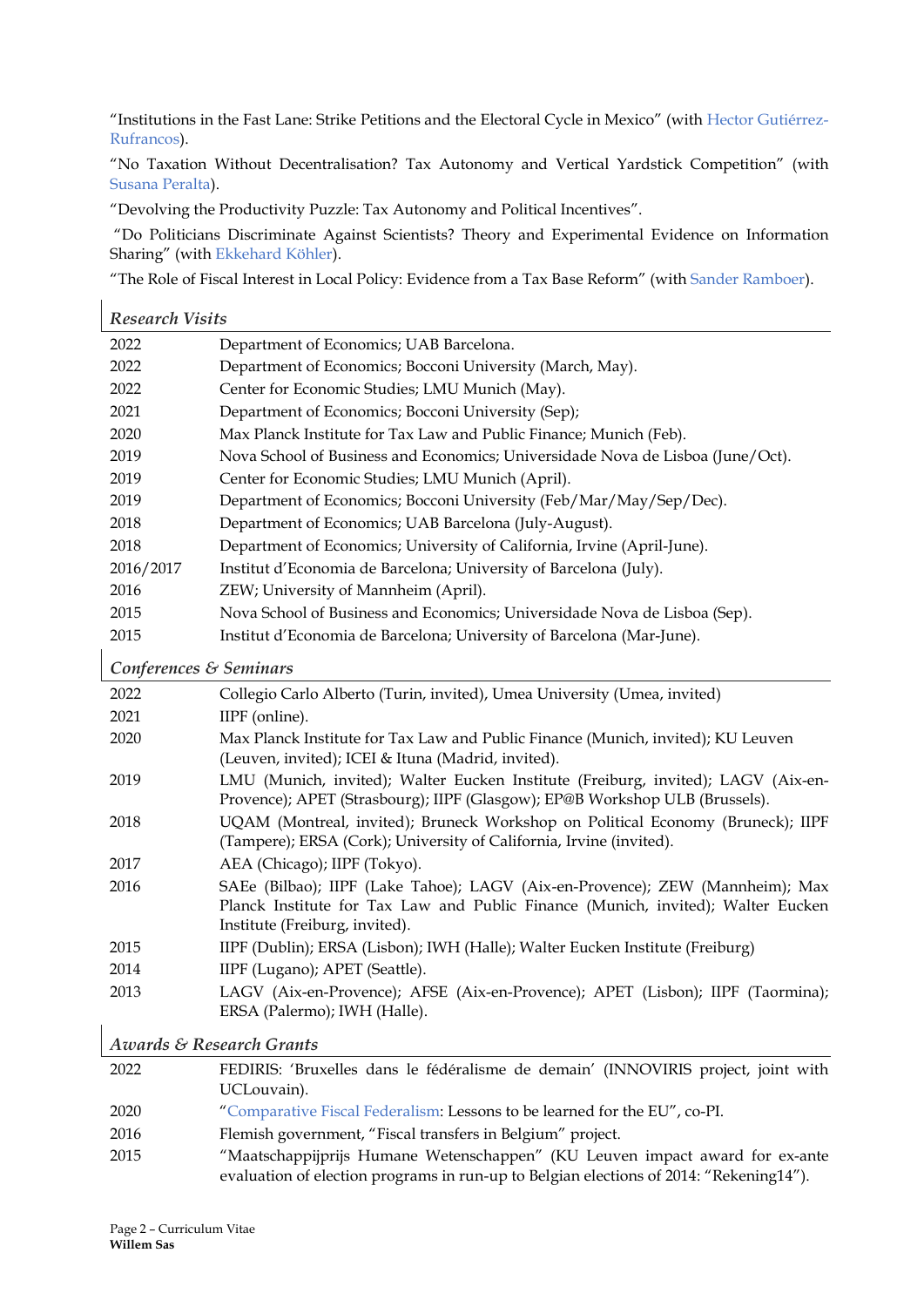| 2012 | Flemish government, "Steunpunt Fiscaliteit en Begroting". |
|------|-----------------------------------------------------------|
| 2011 | Belgian Science Policy (BELSPO), "BELDEBT" project.       |

| <b>Teaching Experience</b>                |                                                                                                                                                                                                                                                                                                                                                   |  |  |  |
|-------------------------------------------|---------------------------------------------------------------------------------------------------------------------------------------------------------------------------------------------------------------------------------------------------------------------------------------------------------------------------------------------------|--|--|--|
| <b>Courses at University of Stirling:</b> |                                                                                                                                                                                                                                                                                                                                                   |  |  |  |
| $2018 -$                                  | Decision & Game Theory, undergrad course (6 ECTS, instructor)                                                                                                                                                                                                                                                                                     |  |  |  |
| $2017 -$                                  | Economic Policy, undergrad course (6 ECTS, instructor)                                                                                                                                                                                                                                                                                            |  |  |  |
|                                           | <b>Courses at KU Leuven:</b>                                                                                                                                                                                                                                                                                                                      |  |  |  |
| 2016                                      | Principles of Economics for Scientists, undergrad MOOC (co-developer)                                                                                                                                                                                                                                                                             |  |  |  |
| 2013 - 2017                               | Public Economics & Macroeconomics, undergrad course (TA)                                                                                                                                                                                                                                                                                          |  |  |  |
| 2015                                      | Public Finance, MSc course (6 ECTS, co-instructor)                                                                                                                                                                                                                                                                                                |  |  |  |
| $2012 - 2017$                             | Dissertation tutor for the undergrad & graduate programs in Economics                                                                                                                                                                                                                                                                             |  |  |  |
| Other                                     |                                                                                                                                                                                                                                                                                                                                                   |  |  |  |
| Refereeing                                | Journal of Economic Behavior & Organization, Regional Studies, Canadian Journal of<br>Economics, Journal of Public Economic Theory, International Tax and Public Finance,<br>FinanzArchif.                                                                                                                                                        |  |  |  |
| Service                                   | Constitution Reform Group (ongoing), 'Staten Generaal' project Brussels Region<br>(ongoing), 'Burgerbevraging' project Belgian government (ongoing), Re-Bel initiative<br>(ongoing), 'Evidence in policy workshop' (Scottish government, 2018), TAIEX Workshop<br>on EU fiscal acquis and governance (2016), IMF mission to Belgium (2013, 2015). |  |  |  |
| PhD                                       | Nik Smits (PhD committee, University of Gent), Stefanie Vanneste (PhD committee,<br>University of Gent, completed).                                                                                                                                                                                                                               |  |  |  |
| Memberships                               | American Economic Association, International Institute of Public Finance, European<br>Regional Science Association.                                                                                                                                                                                                                               |  |  |  |
| Computing                                 | Stata, LaTeX, Mathematica, EUROMOD.                                                                                                                                                                                                                                                                                                               |  |  |  |
| Languages                                 | Dutch (native), English (fluent), French (fluent), German, Portuguese.                                                                                                                                                                                                                                                                            |  |  |  |

*In the Press (Op-Eds, Interviews, Blogs)*

*'De burgerbevraging over een staatshervorming is broodnodig'.* De Tijd, 2/6/2022.

*'Is Wallonië failliet?'* Radio interview for De Wereld Vandaag, 24/5/2022.

*'Hoe is het gesteld met onze koopkracht?'* Radio interview for De Ochtend, 13/5/2022.

*'Jongeren getuigen over hoe zij worstelen met stijgende prijzen.'* Television interview for BelRiadh, 28/4/2022.

*'Des aides publiques qui s'attaquent aux causes profondes de la perte de pouvoir d'achat'.* L'Echo, 23/4/2022.[PDF]

*'Overheidssteun die het koopkrachtverlies bij de wortel aanpakt'.* De Tijd, 15/4/2022.[PDF]

*'Le fédéralisme à quatre est-il révolutionnaire?'.* L'Echo, 26/2/2022.[PDF]

*'Is federalisme met vier grensverleggend?'.* De Tijd, 22/2/2022.[PDF]

*'Vaccines are necessary, but not sufficient without better healthcare and ventilation.'* The Conversation, 09/12/2021.

*'Vaccins zijn noodzakelijk, maar niet altijd voldoende'.* De Tijd, 30/11/2021.

*'Het debat over transfers naar Wallonië is misplaatst'.* De Tijd, 07/10/2021. [PDF]

*'Vergrijzing doet Vlaamse transfers in belang afnemen?'* Interview in De Standaard, 08/09/2021. [PDF]

*'Werpt de burgerbevraging een dam op tegen falend federalisme?'* De Tijd, 02/09/2021. [PDF]

*'Debat over begrotingstekort schiet zelf te kort.'* De Tijd, 16/07/2021. [PDF]

*'We moeten besparingsdrift meer vrezen dan inflatie.'* De Tijd, 23/06/2021. [PDF]

*'Belgium's most wanted man ignites a culture war.'* Interview for Politico, 5/06/2021. [PDF]

*'Populisme heeft een vraag en aanbod, net als de oplossingen?'* De Tijd, 28/05/2021. [PDF]

*'Van brexit naar scexit: barsten in het Verenigd Koninkrijk?'* De Tijd, 10/05/2021. [PDF]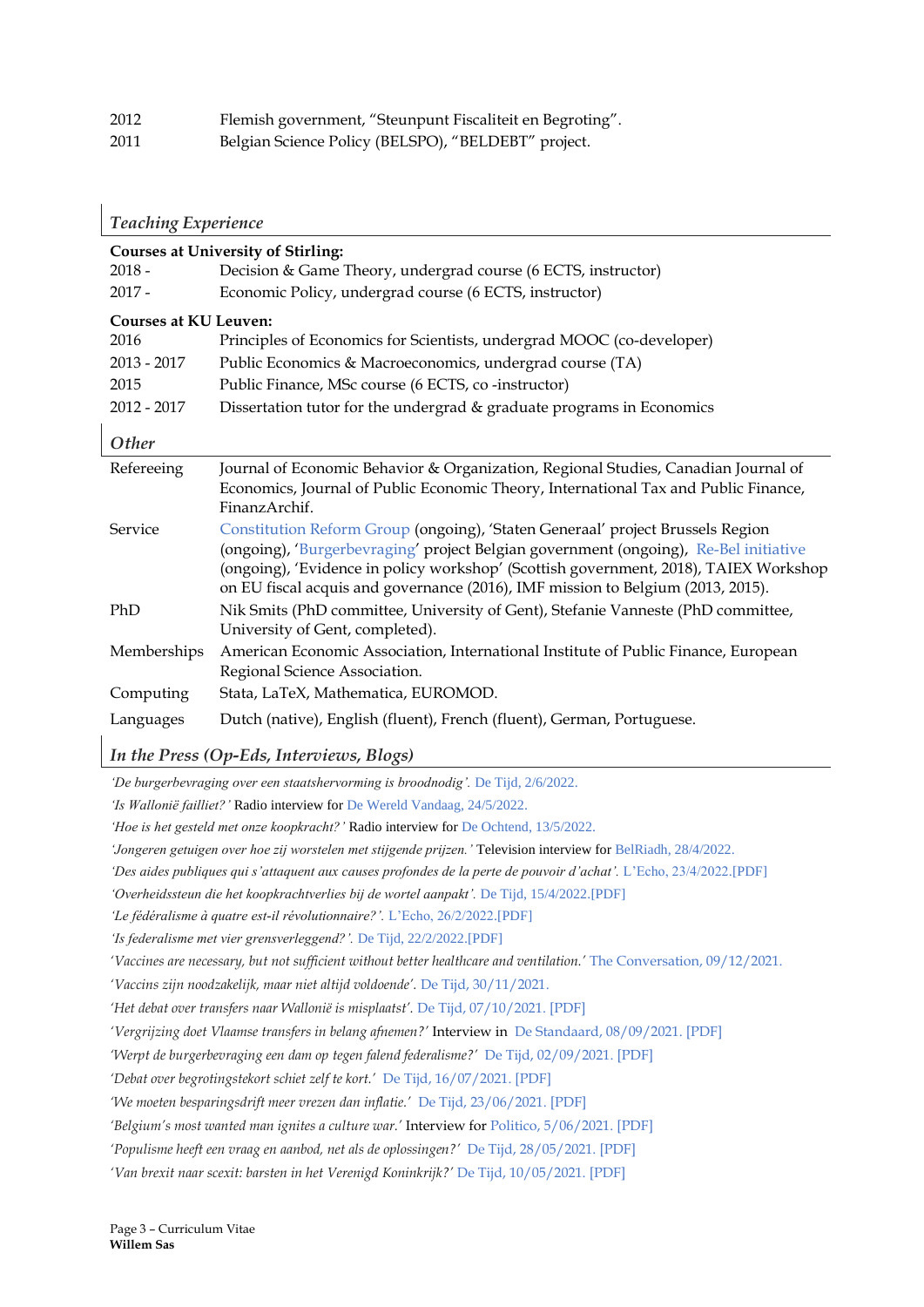*'Onafhankelijkheid wordt inzet Schotse verkiezingen.'* Interview in De Tijd, 30/04/2021.

*'Geef dit land meer (fede)realisme en minder surrealisme.'* De Tijd, 27/04/2021. [PDF]

*'Brussels model van Magnette vereist herfinanciering.'* Interview in De Tijd, 23/04/2021*.*

*'Transferts nord-sud : Bruxelles n'a rien d'une mendiante.'* Interview in Le Soir, p.2, p.3, 17/04/2021.

*'New economic study dispels myths about Belgium's biggest regional tax contributors'.* Interview for The Brussels Times, 24/02/2021.

*'Vier totaal gescheiden gewesten is onhaalbaar.'* Interview in De Standaard, 19/02/2021. [PDF]

*'Brusselaar betaalt steeds groter deel van transfers naar Wallonië.'* Interview in De Tijd, 5/02/2021. [PDF]

*'Regionaliseren kan, maar houd het crisisbeleid federaal.'* Interview in De Tijd, 14/11/2020. [PDF]

*'How COVID-19 is shaping the way Europeans think about politicians.'* The Conversation, 28/10/2020.

*'Covid-19 and socio-political attitudes in Europe: In competence we trust.'* VoxEU (CEPR Policy Portal), 2/10/2020.

*'Gezondheidszorg hervormen? Betrek experts én zorgsector erbij.'* De Standaard, 31/7/2020. [PDF]

*'Veiligheidsraad zet het best eerst gemeenten in lockdown in plaats van hele land.'* De Tijd, 28/07/2020.

*'Waarom niet enkel de staatsstructuur de Belgische corona-aanpak hindert.'* Interview for VRT, 30/05/2020.

*'The rise of extreme politics in a federation',* VoxEU (CEPR Policy Portal), 7/05/2020.

*'Zuid-Europa in de steek laten komt als een boemerang terug.'* De Tijd, 31/03/2020.

*'Waar blijft het echte cijferwerk,* N-VA?' De Standaard, 14/01/2020.

*'Het geld is niet op.'* Interview in Knack, 1/01/2020.

*'Confederalisme is onze Brexit.'* De Tijd, 18/12/2019.

*'Meten wat we weten.'* De Morgen, 09/07/2019.

*'Geen confederalisme, maar een volwassener federalisme.*' De Standaard, 04/06/2019.

'*Onafhankelijkheid maakt niet onafhankelijk.'* De Tijd, 12/10/2017.

*'De droom van Bourgeois is bedrog.'* De Standaard, 11/7/2017.

*'Waarom verhoogt de Federal Reserve haar interestvoet?'* Television interview for 'De Afspraak', Canvas, 16/12/2015.

*'Bust and boom: krijgen studenten de juiste vakken economie?'* Television interview for 'De Afspraak', Canvas, 26/9/2015.

*'De Europese Centrale Bank kan de economie aanzwengelen met een beperkt monetair basisinkomen.'* De Tijd, 9/4/2015.

*'Geen lusten zonder lasten.'* De Standaard, 3/4/2015.

*'Het Verenigd Koninkrijk 2.0.'* De Tijd, 22/9/2014.

*'De Zweedse coalitie kan een stap zijn naar een meer volwassen federalisme.'* De Tijd, 23/7/2014.

*'Met de overgehevelde bevoegdheden kan Vlaanderen nu echt in actie komen.'* De Tijd, 8/7/2014.

*'Een federale kieskring is cruciaal voor België.'* Apache, 3/7/2014, e-pub.

*'Paul De Grauwe had toch gelijk.'* De Morgen, 16/1/2014.

*'Confederaal is verre van ideaal.'* De Standaard, 5/11/2013.

*'Lijk uit de kast? Waar?'* De Standaard, 19/1/2012.

*'Geen lijk uit de kast met de nieuwe financieringswet.*' De Redactie, 19/1/2020, e-pub.

*'Waarom het akkoord over de financieringswet een goed akkoord is.*' De Morgen, 26/9/2011.

# *Other Publications*

## **Articles in peer-reviewed journals (in Dutch)**

Decoster, A. and Sas, W. (2015). *'Het nut van dotaties* in *gelaagde staatsvormen: een vergelijking van vereveningsmechanismen.' (The aim of federal grants: a cross-country analysis of equalisation mechanisms).* Belgisch Tijdschrift voor Sociale Zekerheid, 57 (3), 561-595.

#### **Articles in peer-reviewed academic books**

Decoster, A. and Sas, W. (2012). 'Feiten en cijfers over de nieuwe financieringswet' *(Facts and figures on Belgium's new financing law)*. In Popelier P., Sinardet D., Velaers J., Cantillon B. (Eds.), 'België, quo vadis?', Chapt. 10, *Intersentia*, 311-340.